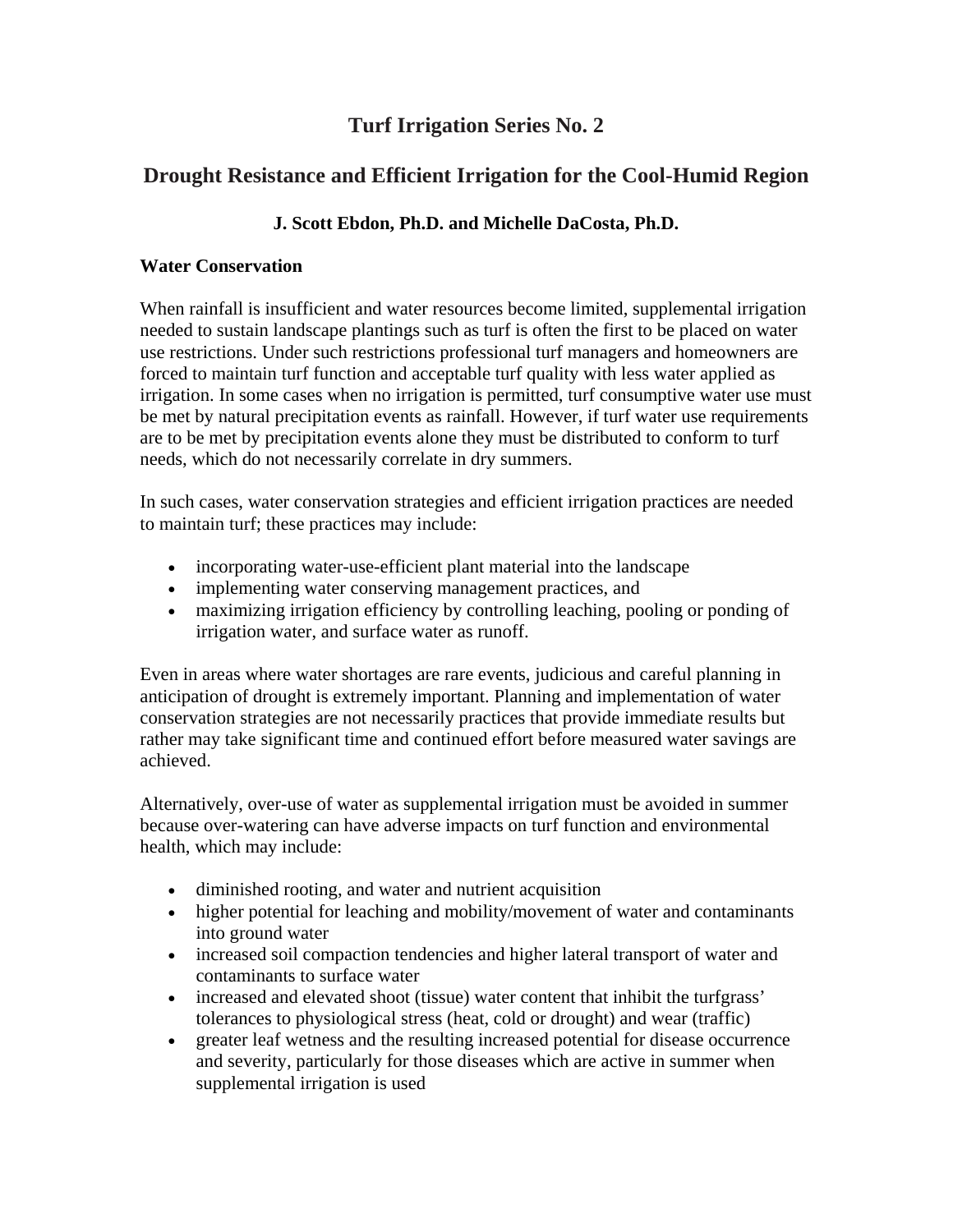- higher evapotranspiration (ET) rates and greater soil moisture depletion rates in summer
- diminished drought resistance caused by elevated ET and shallow rooting
- the need for more water as irrigation in both the amount applied and the frequency of irrigation, and
- increase irrigation system maintenance and the cost of water due to higher water usage.

Meeting but not exceeding the water use requirements of turfgrass is important, and irrigating with less water is always preferred to over-watering. In addition, allowing for natural rainfall (as precipitation) to meet some of the turfgrass' water use requirements can help to replace in part the need for supplemental irrigation. Rainfall precipitation rates, duration, and frequency can vary from location-to-location but these additions of water are "free" and of good quality and therefore must be taken into account when scheduling irrigation in order to conserve water applied as supplemental irrigation. Natural precipitation events are not necessarily effective in meeting some fractional level of the turf's water use requirement because some rainfall as precipitation may exceed soil infiltration rates and may be sufficient to cause runoff while other events may exceed rooting depth and cause leaching.

Both runoff and leaching reduce "*precipitation efficiency*" because these additions do not provide any value for turf use and in turn, increase the need for supplemental irrigation. Precipitation efficiency can be defined as the relative amount of water in the foliage and root zone utilized by the turf and is available as ET following rainfall or irrigation. All turfgrass systems from high-maintenance turf under irrigation to lower value turf without irrigation can benefit from increased precipitation efficiency.

Precipitation efficiency as rainfall or as supplemental irrigation can be increased by ensuring the following:

- maintain good turfgrass cover to reduce runoff and increase soil infiltration
- maintain good turfgrass cover and soil shading to reduce evaporative water loss
- control weeds that compete with desirable turfgrass for water
- increase soil moisture retention of droughty root zones with additions of appropriate peat moss or other organic amendments to amend sandy soils
- increase surface and internal drainage of poorly drained root zones with additions of appropriate amendments and establishment of proper surface grades to avoid surface water runoff
- maintain ET rates of turfgrass using ET replacement with sufficient soil drying between intervals to allow soil moisture depletion and to promote higher soilwater storage capacity to utilize precipitation; i.e., avoid turf dormancy

**Precipitation efficiency** = The proportion of precipitation (rainfall) available for turf evapotranspiration. Any conditions or practices that promote runoff or leaching from the turf system reduces precipitation effectiveness and increases supplemental irrigation requirements. Adjusting irrigation requirements by correcting (subtracting) rainfall amounts from ET-based irrigation is a form of enhancing precipitation effectiveness because such adjustments diminish leaching.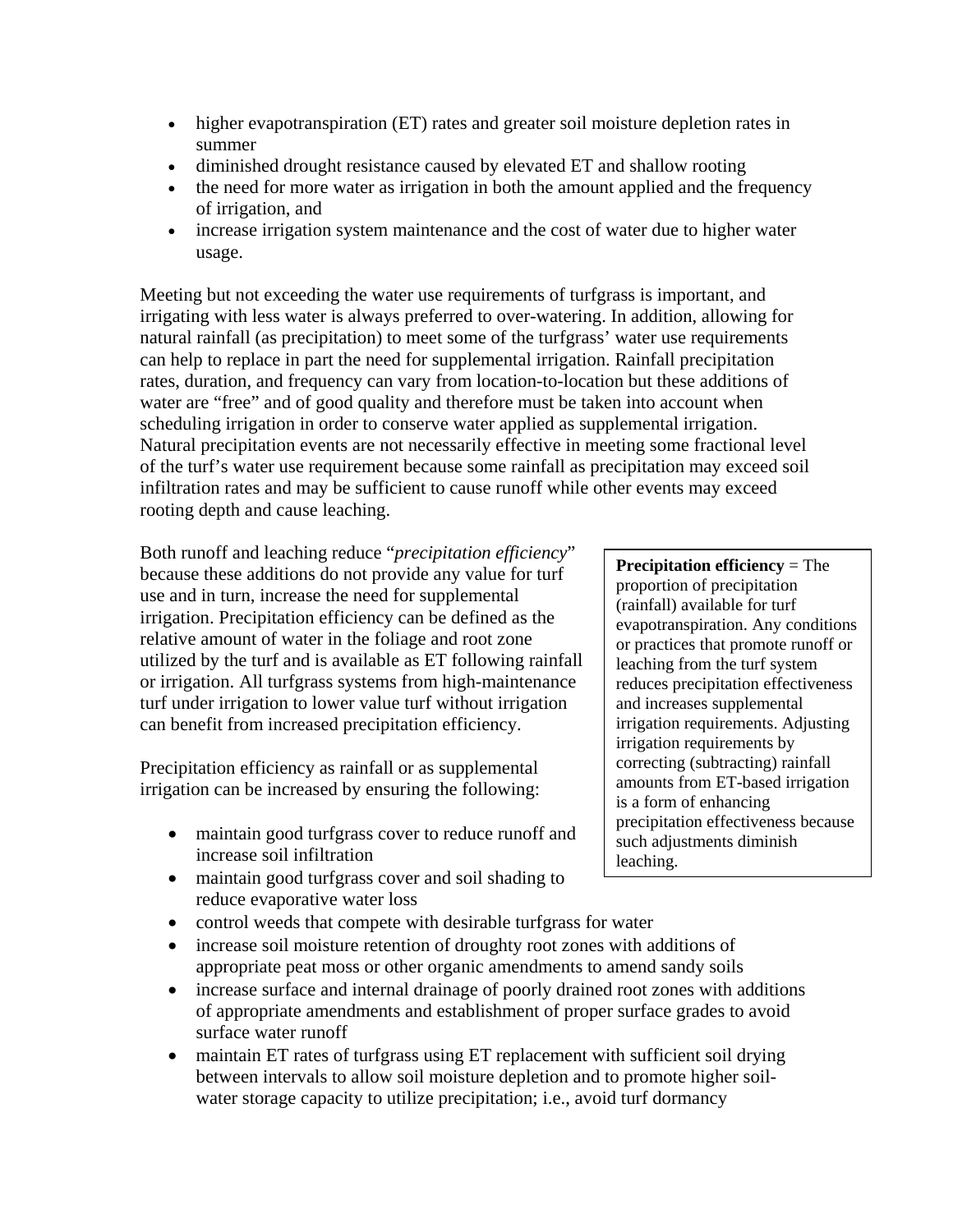- maintain deeper rooting to allow for higher soil-water storage capacity to utilize precipitation; i.e., avoid turf dormancy
- alleviate and control for high soil compaction tendencies to promote rooting and increase soil infiltration rates
- alleviate and control for high thatch tendencies to promote rooting and to increase soil infiltration rates
- use multiple cycling under irrigation on soils with low infiltration rates
- adjust irrigation to correct for rainfall, and
- use wetting agents to promote uniform wetting and increase soil infiltration rates.

These strategies that are targeted at increasing precipitation efficiency help to lengthen the days between supplement irrigation. Moreover, they increase the storage capacity of the plant-available soil-water reserve or facilitate recharge and therefore increase the likelihood of rainfall as "free water" to meet the water use requirements of turf.

### **How much water is enough?**

The irrigation of turf using ET replacement is effective in preventing leaching losses and therefore eliminates potential sources of waste, which is an important water conservation strategy. However, repeated and daily use of irrigation applied as ET replacement is a form of over-use of water because daily watering diminishes rooting depth by inhibiting the turfgrass' ability to effectively redistribute deeper rooting into the soil profile. The scheduling of irrigation using ET replacement helps to quantify water in terms of the "*amount*" in inches to be applied to turf. Scheduling of irrigation using ET rates is highly variable (see *Turf Irrigation Series No. 1* entitled "*Use of Meteorological Data to Estimate Irrigation Requirements of Recreational Turf*: *Evapotranspiration and Crop Coefficients for the Cool-Humid Region*") and is just one factor among several that must be taken into consideration in developing an effective irrigation program.

In addition to the amount applied as ET replacement, the scheduling of irrigation is also determined by the "*timing*" of an irrigation event such as "*days between irrigation*". The scheduling of irrigation as a timing event is highly variable because the days between irrigation are affected by precipitation efficiency described above. In addition, conditions and practices that increase precipitation efficiency help to lengthen the irrigation cycle and therefore decrease irrigation frequency. Decreasing the irrigation frequency is equivalent, for example, to adjusting from irrigating daily using a 1-day cycle (high frequency) to irrigating on a 7-day cycle (low frequency), which allows for greater soil drying between cycles.

Soil drying between irrigation events promotes the following:

- decreases soil compaction tendencies under traffic
- diminishes shoot water content and increases physiological stress tolerance
- reduces leaf wetness and disease severity
- allows for greater soil-water recharge potential with less water loss as runoff
- promotes greater rooting depth with less water loss as leaching, and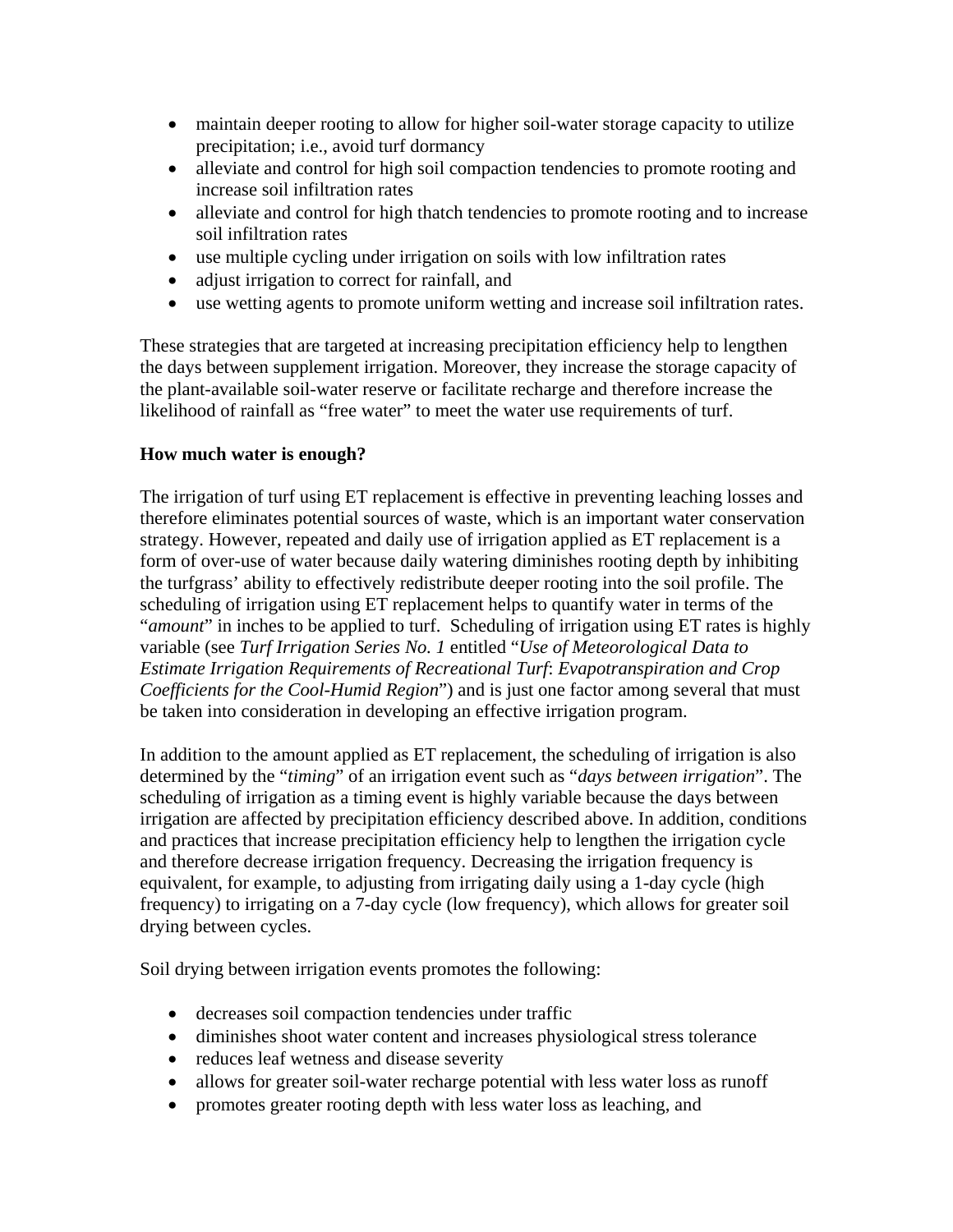• increases precipitation efficiency.

The frequency of irrigation also decreases with the following practices and conditions:

- Lower ET rates promoted by
	- o use of slow release N or no nitrogen in summer
	- o spoon-feeding with foliar N
	- o regular mowing according to the 1/3 rule
	- o use of appropriate height of cut (see Figure 1)
	- o use of appropriate PGRs in summer
	- o use of wilt-based irrigation in summer
	- o correcting for soil potassium (K) deficiencies, and
	- o use of deficit irrigation (applying less than 100% ET replacement).
- Deeper rooting promoted by
	- o alleviating excessive thatch and soil hardness as compaction
	- o correcting for strongly acidic soil pH
	- o maintaining 100% grassy cover and soil shading
	- o use of slow release N or no nitrogen in summer
	- o spoon-feeding with foliar N
	- o use of appropriate height of cut (see Figure 2)
	- o use of wilt-based irrigation in summer (see Figure 3)
	- o maintaining ET rates using ET replacement in summer to promote heat transfer and soil and plant cooling
	- o avoiding excessively close HOC causing turfgrass thinning, and
	- o use of deficit irrigation (applying less than 100% ET replacement).

Lower ET and deep rooting are plant factors associated with superior drought resistance. These plant characteristics lengthen the time between irrigation events and increase precipitation efficiency. As such, the twenty or more conditions or practices outlined above and presented in Table 1 and which are associated with increased drought resistance and precipitation efficiency, indicate that there are numerous opportunities for turf managers to increase water conservation.

The irrigation "timing interval" can be highly variable because drought resistance and precipitation efficiency vary from site-to-site. In addition, the greater the number of

drought resistance and precipitation efficiency practices that are implemented and incorporated into the turf management program, the greater the water savings and the greater the interval (in days) between irrigation events. Poor practices will shorten the irrigation cycle (interval) while appropriate practices, including both their quality and numbers will lengthen the irrigation cycle. For example, irrigating at early symptoms of leaf dehydration (i.e., 50% wilt, leaf-fold and leaf-roll) is a timing event that is appropriate for turf. However, the benefit of "wilt-based irrigation" and its capacity to increase rooting depth requires repeated exposures to wilt in

**Wilt-based irrigation** = Wilting tendency is a timing variable for initiating irrigation while tracking daily ET is the amount applied as irrigation. Allowing for wilt (mild plant dehydration) encourages greater soil drying and promotes less runoff and leaching that increases precipitation effectiveness.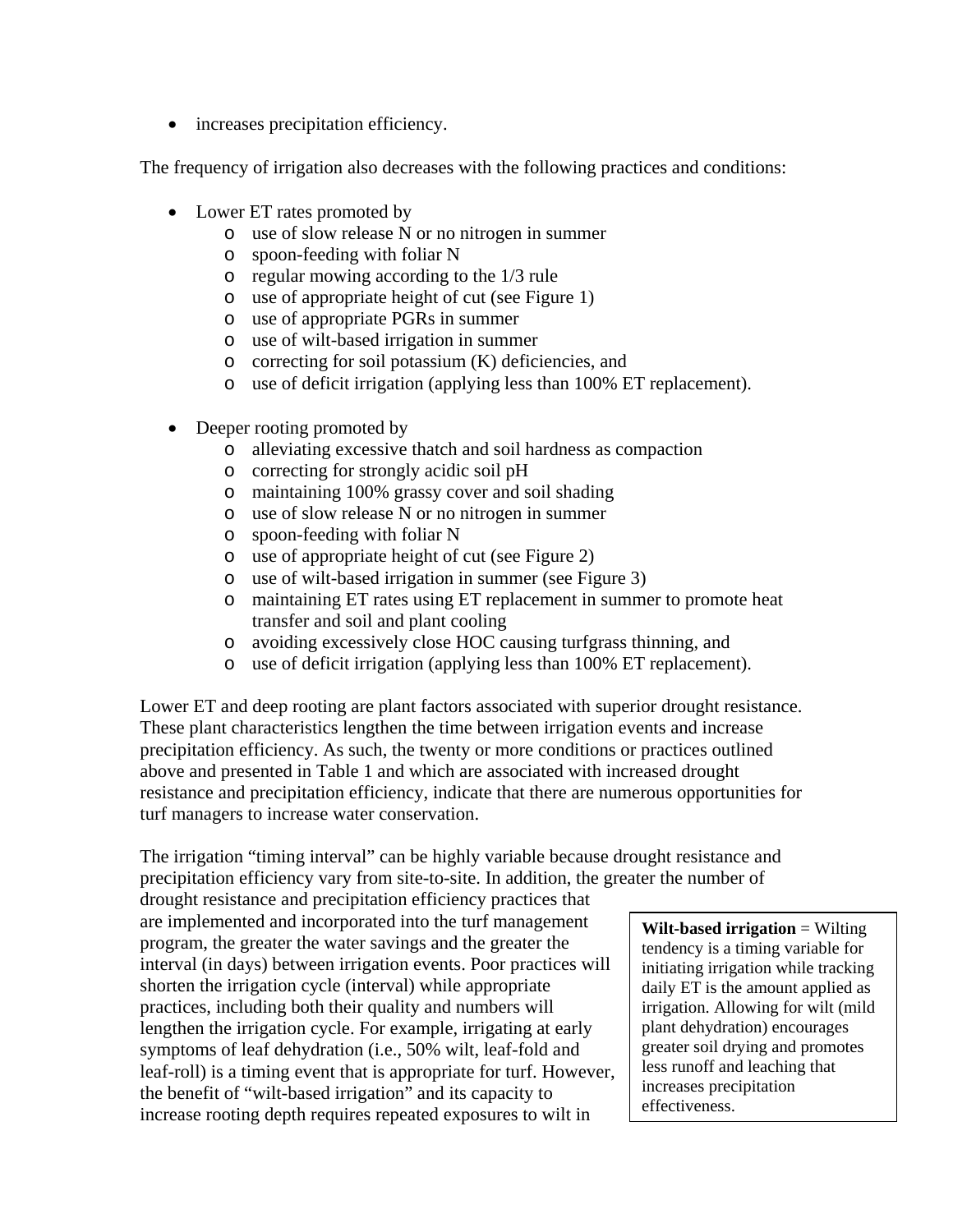order for drought resistance benefits to fully develop (see Figure 3).

In turf areas where lower turf quality and turf function are acceptable, the practice of deficit irrigation replacement may be implemented. Deficit irrigation replacement recommends applying some fractional level of actual turf ET, where actual turf ET is derived using the expression:

Turf  $ET_T = ET_0 \times K_c$  [Eq. 1]

Turf  $ET_T$  is the amount of water lost from the turf system (as evaporative water loss from the soil surface plus transpirational water loss from associated leaf surfaces) and is the amount applied as irrigation.  $ET_0$  is the reference  $ET$  (prediction) calculated by a nearby weather station using meteorological data, and  $K_c$  (crop coefficient) is the appropriate correction factor to adjust reference  $ET_0$  to match actual turf  $ET_T$ . For greater detail and discussion of Eq. 1 please see *Turf Irrigation* 

**Deficit irrigation** = Is a variation on ET replacement where some fractional level of irrigation is applied at less than 100% of ET. Irrigation amounts (ET replacement) computed using weather stations are adjusted down to save water but also promotes greater soil and plant water deficits that lower turf quality and function. Actual deficit replacement levels (90, 80, or 70% of ET) and the timing of irrigation are dependent on numerous factors related to turf drought resistance and moisture retention of the site.

*Series No. 1* entitled "*Use of Meteorological Data to Estimate Irrigation Requirements of Recreational Turf*: *Evapotranspiration and Crop Coefficients for the Cool-Humid Region*".

Turf  $ET_T$  estimated using Eq. 1 applies irrigation at 100% of ET replacement. Deficit irrigation is used to adjust actual turf  $ET<sub>T</sub>$  down (i.e., deficit replacement) by applying irrigation at some fractional level less than 100% of ET. In deficit irrigation, actual turf ET<sub>T</sub> calculated using Eq. 1 is applied at some deficit irrigation replacement level (i.e.,  $< 1$ ) or < 100%) according to the expression:

Deficit irrigation = Turf  $ET_T \times$  Deficit replacement (0.90 or 0.80 or lower) [Eq. 2]

substituting Eq. 1 into Eq. 2

Deficit irrigation =  $(ET_0 \times K_c) \times (0.90 \text{ or } 0.80 \text{ or lower})$  [Eq. 3]

Deficit irrigation replacement will allow for greater water savings because less water is applied (i.e.,  $0.70$  vs.  $0.80$  vs.  $0.90$ ) relative to 100% of turf  $ET_T$  replacement. For example, if the reference  $ET_0$  computed by a nearby weather station since the last irrigation of a golf course fairway turf is  $0.80$  inch, and the appropriate  $K_c$  value for the golf fairway is 0.95, then according to Eq. 1:

Turf  $ET_T = 0.80$  inch  $\times 0.95 = 0.76$  inch

It would follow that irrigation of the golf fairway turf using 0.80 inches as ET replacement (i.e., 100% of ET replacement) could be applied. Using deficit irrigation replacement level of 80% of actual turf  $ET_{T}$  (i.e., 20% water savings relative to 100% of turf  $ET_T$ ), further adjustments could be made using Eq. 2 (or equivalently Eq. 3) as: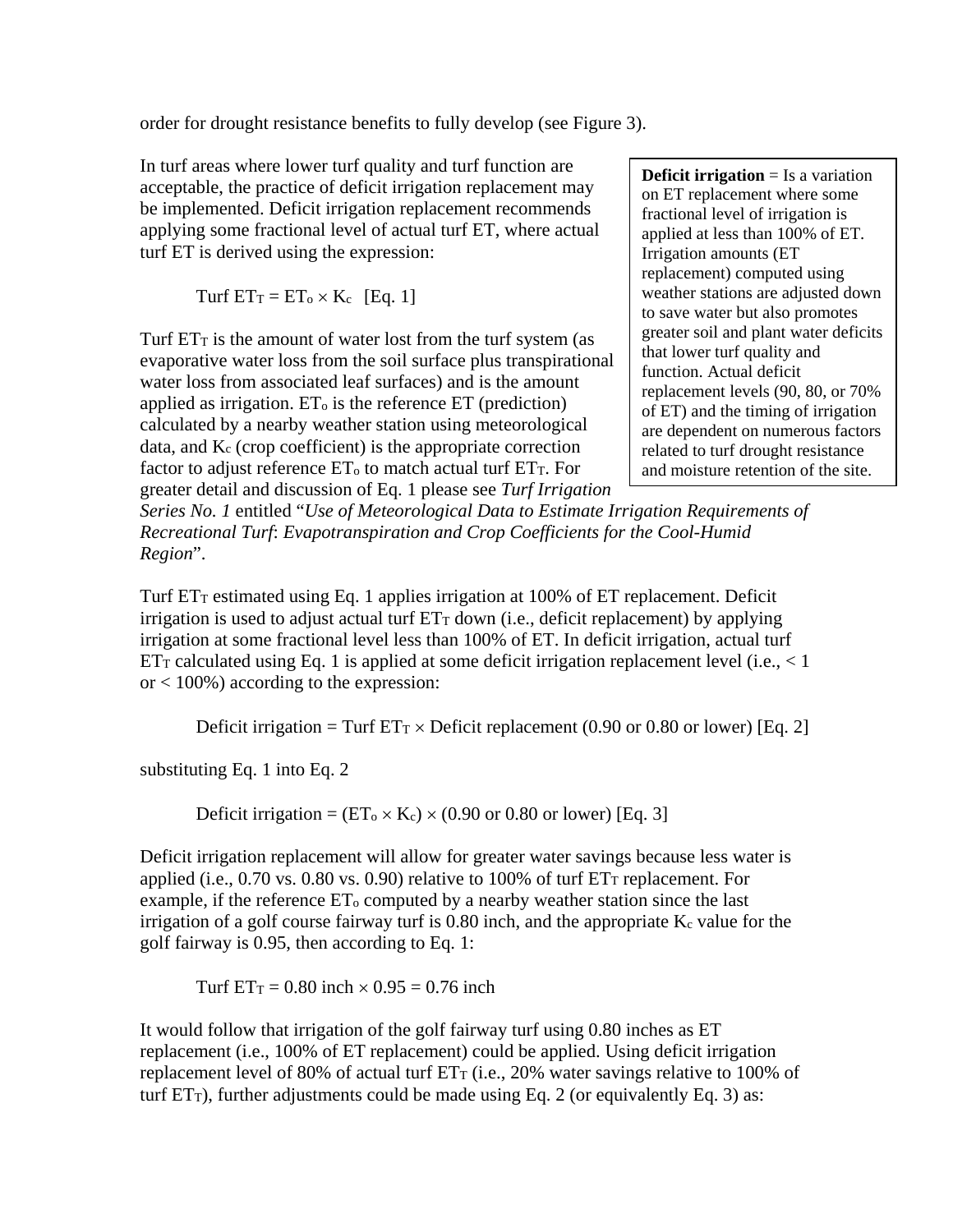Deficit irrigation = 0.76 inch (from Eq. 1)  $\times$  0.80 (deficit level) = 0.61 inch

After adjusting actual turf  $ET_T$  to 80% deficit irrigation replacement, 0.61 inch of water could be applied as irrigation with a resulting 20% water savings compared to 100% ET replacement (i.e., 0.61 vs. 0.76 inch applied as irrigation at 80 and 100% ET replacement, respectively).

It's important to note that crop coefficients ( $K_c$  values) adjust reference  $ET_o$  values (up or down) to account for specific maintenance practices and their effects on turf ET in order to compute (using Eq. 1) the most reliable (accurate) prediction of actual turf  $ET<sub>T</sub>$ . Unlike crop coefficients, however, deficit irrigation replacement levels are adjustments to weather station computations of turf  $ET<sub>T</sub>$  (calculated using Eq. 1) and are downward adjustments of turf  $ET_T$  (i.e.,  $ET$  deficits).

Repeated use of deficit irrigation (using Eq. 2 or Eq. 3) provides additional water savings (conservation). However, when compared to 100% ET replacement (Eq. 1), long term water deficits may cause greater dehydration stress and the potential loss in turfgrass quality and function, and therefore should not be used on high priority areas such as golf greens and tees or sport grass under intense traffic (DaCosta and Huang, 2006). Lower deficit irrigation replacement levels (i.e., 70%, 80%, 90% of ET replacement) may be more appropriate where rapid growth for recovery under traffic are less important such as golf fairways and rough areas, and lawn turf.

However, using 100% ET replacement as the *amount* applied as irrigation along with wilt-based irrigation as the *timing* variable combines some of the benefits from soil drying (see above) along with the benefits of ET replacement (i.e., diminished leaching potential with soil and transpirational cooling). The proper deficit irrigation replacement level and the timing variable for your turf will vary with (i) the turfgrass species' and cultivars' capacity to tolerate the drought imposed by the specific deficit level, (ii) the factors affecting precipitation efficiency, and (iii) the factors affecting drought resistance immediately before and during implementation of deficit irrigation replacement.

### **Other Considerations**

Soil water available for plant growth is highly variable because of the numerous factors affecting plant-available soil-water including rooting depth, soil texture, soil layering, soil infiltration rates, soil permeability rates, and soil moisture depletion rates (i.e., ET). Such variability is unknown even where uniform, artificial root zones are constructed. However, knowledge of the amount of soil water held in storage for plant use is not necessary when using ET replacement to schedule irrigation events. The practices outlined above that increase precipitation efficiency and drought resistance insure greater soil water available as ET. Therefore, estimating daily ET and tracking daily ET corrected for rainfall can effectively estimate *how much water* to apply while *when to water* may follow visual drought stress symptoms such as wilt or some other performance standard such as minimum turf quality or green cover (Hejl et al., 2016). Similarly, the timing event or the interval between irrigation will follow the precipitation efficiency and drought resistance aspects of the turf under irrigation (Table 1).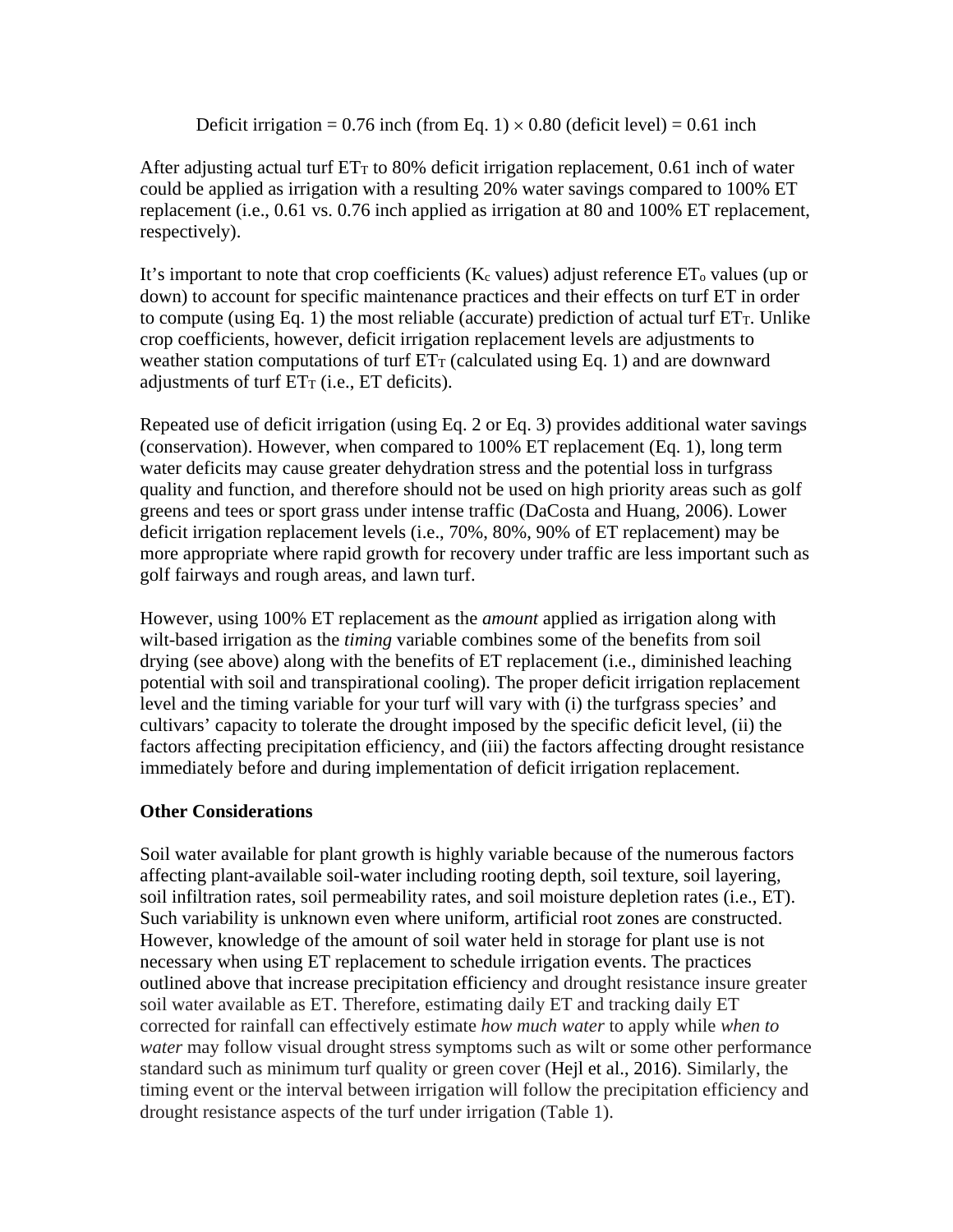Implementing the appropriate water conserving practices allows turf managers to effectively schedule irrigation using less water by lengthening the irrigation cycle. To that end, (i) estimating ET using meteorological data collected by weather stations, (ii) improving the turfgrass' drought resistance capacity to maintain function with less precipitation (irrigation and rainfall), and (iii) improving the effectiveness of the site to capture and store precipitation are important and effective strategies. These water conservation strategies will also effectively address the many concerns expressed by advocates from the general public, as well as federal, state, and municipal regulators regarding the need to conserve water and to eliminate waste in turf systems.

#### **References**

- DaCosta, M., and B. Huang. 2006. Minimum water requirements for creeping, colonial, and velvet bentgrasses under fairway conditions. Crop Sci. 46:81–89.
- Hejl R.W., B.G. Wherley, R.H. White, J.C. Thomas, and C.H. Fontanier. 2016. Deficit irrigation and simulated traffic on 'Tifway' bermudagrass summer performance and autumn recovery. Crop Sci. 56:809–817.
- Lanier, J.D., J.S. Ebdon, and M. DaCosta. 2012. Physiological changes associated with wilt-induced freezing tolerance among diverse turf performance perennial ryegrass cultivars. Crop Sci. 52:1393-1405.
- Poro, J., J. S. Ebdon, M. DaCosta, and P. W. Brown. 2017. Effects of mowing height of cut and nitrogen on FAO-56 PM crop coefficients for recreational turf in the coolhumid region. Crop Sci. 56:1–11.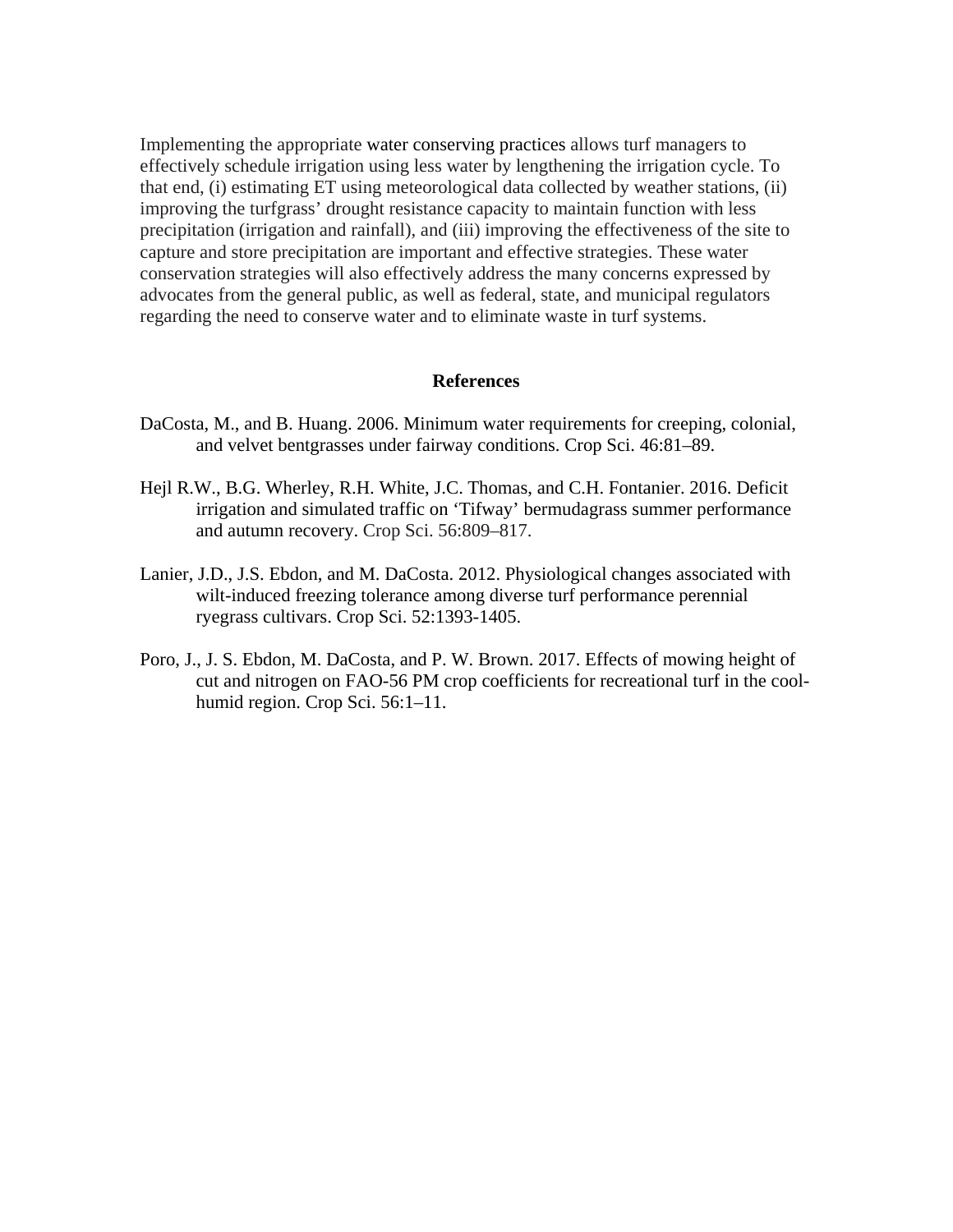Table 1. Conditions and practices that increase precipitation efficiency (rainfall and irrigation) and the turf's capacity to store soil water for ET utilization.

| By increasing rooting:         | By decreasing leaching:               | By decreasing runoff:                      |
|--------------------------------|---------------------------------------|--------------------------------------------|
| Appropriate HOC, irrigated     | Avoiding turf dormancy                | Appropriate surface drainage               |
| Appropriate HOC, non-irrigated | Deeper rooting                        | Avoiding turf dormancy                     |
| Appropriate internal drainage  | ET replacement                        | Controlling for thatch and soil compaction |
| Deficit irrigation replacement | ET replacement corrected for rainfall | Deficit irrigation replacement             |
| Favorable soil pH              | Increase soil water retention         | Maintaining active turfgrass cover         |
| Low N as spoon-feeding         | Maintaining dense-active turf cover   | Multiple cycling of irrigation             |
| Low N as SRN                   |                                       | Use of wetting agents                      |
| Low soil compaction tendencies |                                       | Wilt-base irrigation                       |
| Low thatch tendencies          |                                       |                                            |
| Wilt-base irrigation           |                                       |                                            |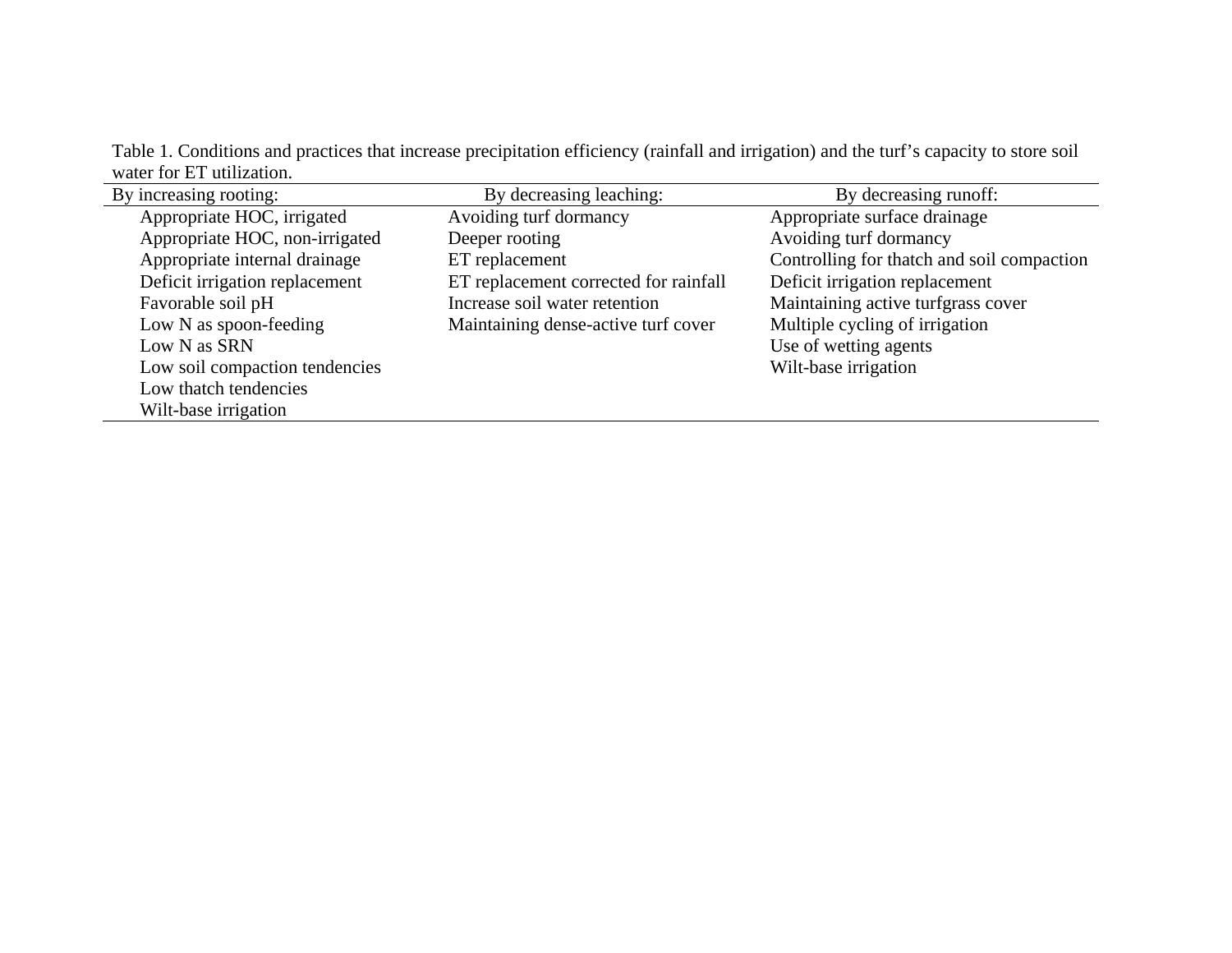Figure 1. The effects of height of cut (HOC) on evapotranspiration rate (ET) measured in summer under irrigation. Short grass turf (creeping bentgrass, CB) mowed at greens and fairway HOC use approximately 20% less water as ET compared to taller HOC turf (Kentucky bluegrass, KB, and perennial ryegrass, PR). No significant difference in ET rates between greens and fairway HOC are observed. Decreasing the HOC of taller grass from 2.50 to 1.25 inch significantly reduces ET rates by 7%. There is a 0.015 inch increase in weekly ET rates (and irrigation requirements) for each 0.10 inch increase in HOC. Vertical bars with the same letter are not statistically different. From Poro et al. (2017).

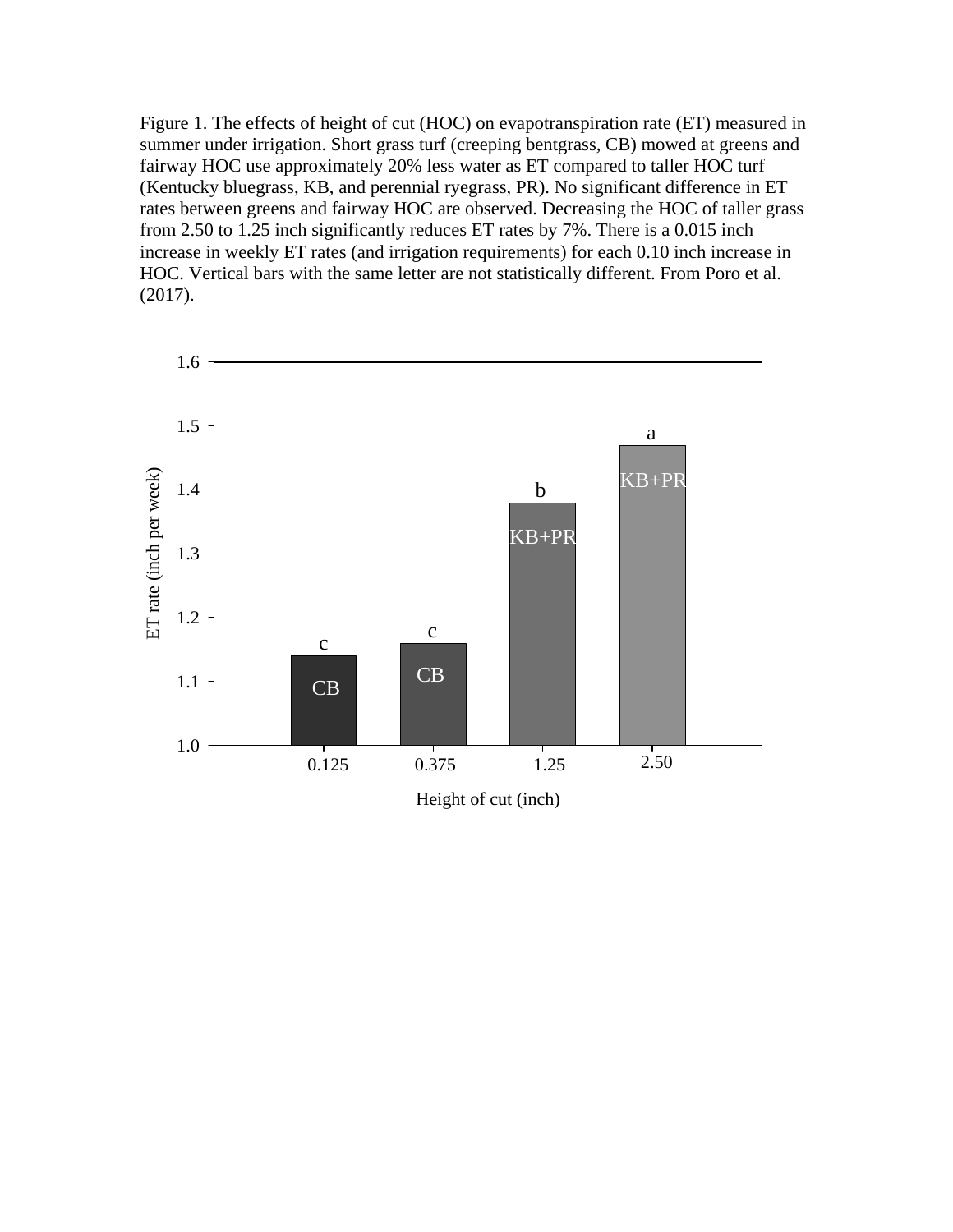Figure 2. The effects of height of cut (HOC) on rooting density in the deepest portion of the soil profile (10 to 18 inch soil depth) measured in summer under irrigation. Deep rooting is especially sensitive to HOC and is important for acquisition of soil water under drought and irrigation. Short grass turf (creeping bentgrass, CB) mowed at greens and fairway HOC exhibited 60% less rooting density compared to taller HOC turf (Kentucky bluegrass, KB, and perennial ryegrass, PR). No significant difference in rooting density is observed between greens and fairway HOC or between taller HOC turf mowed at 1.25 to 2.50 inch. A decrease in HOC within the accepted range for the species does not necessarily diminish deep rooting in summer while lower ET rates may be observed under irrigation (see Figure 1). However, lower HOC in summer that cause significant grass thinning may inhibit rooting. Vertical bars with the same letter are not statistically different. From Poro et al. (2017).